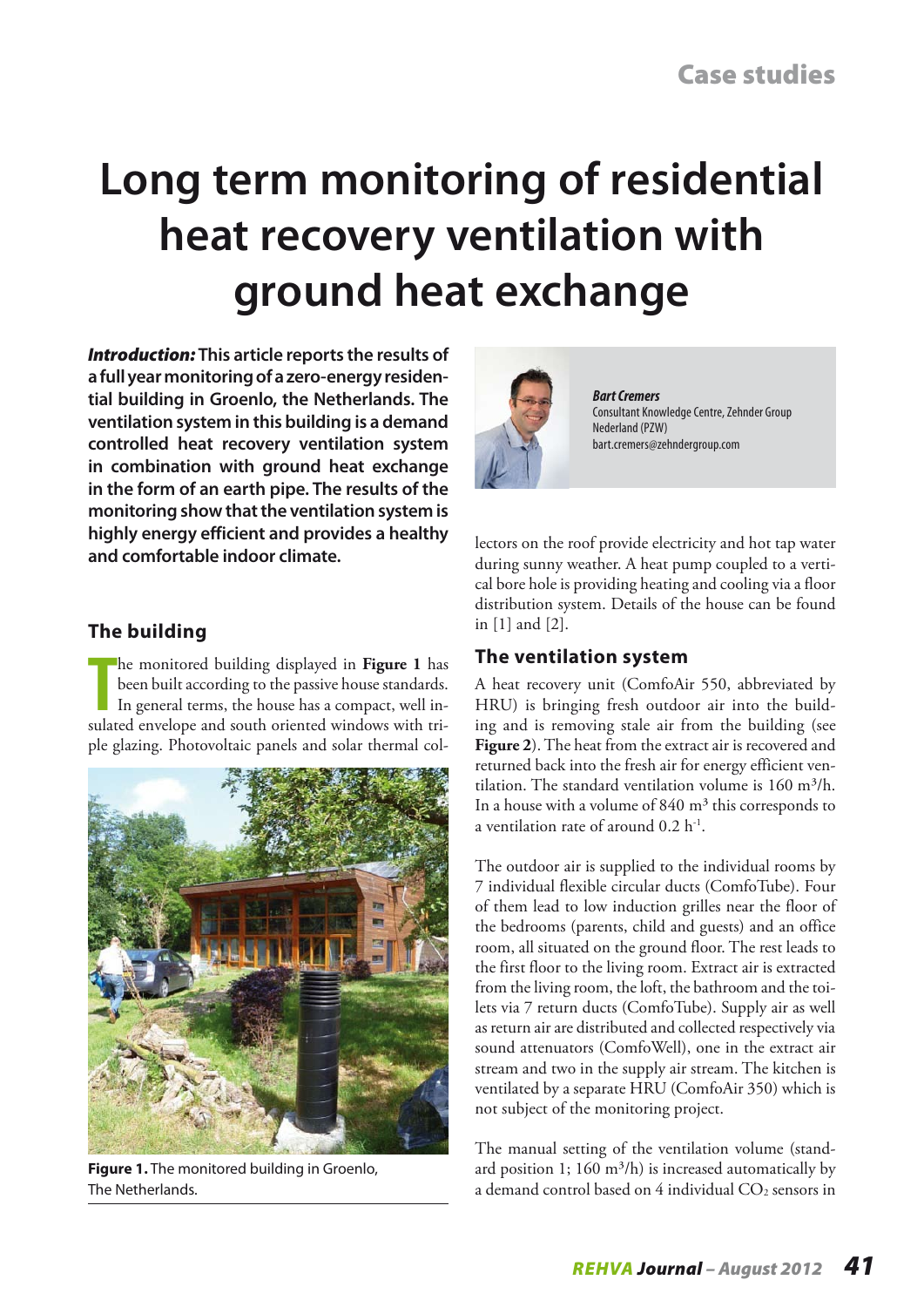the living room and the bedrooms (parents, child and guests). If one of the  $CO<sub>2</sub>$ levels is above a pre-set threshold level, a signal is brought to the HRU to increase the air volume.

Ground heat is provided by an earth pipe. The earth pipe is 50 m long with a diameter of 200 mm and a mean depth of 2.5 m. It is buried into the earth at a slope to remove any possible condensation in the pipe. An air damper is installed in the fresh air duct upstream of the HRU. The HRU controls the damper to decide whether outdoor air is brought into the building directly from outside (north façade) or via the earth pipe (inlet see foreground in **Figure 1**). **Note**: **Figure 2** shows a slightly different version with 3 parallel and shorter earth pipes without a damper installed.

## **The monitoring**

The relevant parameters of the ventilation system have been collected at an interval of 1 minute by a laptop connected to the HRU. The collected data is sent weekly by the resident accompanied by any relevant feedback. The data is transformed into hourly values and analysed in the form of so-called carpet plots, duration graphs, correlation diagrams or bar

charts. This report gives the results of a full year starting in February 2011 until February 2012. An intermediate report for a half year period can be found in [3].

## **Comfortable CO<sub>2</sub> levels**

The comfort in the house is assessed by the  $CO<sub>2</sub>$  levels in the living room, the master bedroom (2 parents), the child's bedroom and the guest bedroom. The threshold level for the living room was set at 800 ppm and for the bedrooms at 1000 ppm.

As expected, the hourly  $CO<sub>2</sub>$  values showed an increased  $CO<sub>2</sub>$  level when the rooms were occupied. As an example, **Figure 3** shows the  $CO<sub>2</sub>$  levels in the child's bedroom for the period February to May 2011. During the day,  $CO<sub>2</sub>$  levels are close to the natural background level of 400 ppm while during the night they were in the range  $800 - 1000$  ppm. When the  $CO<sub>2</sub>$  level exceeded the threshold level of 1000 ppm, the ventilation was increased automatically by the HRU to maintain the  $CO<sub>2</sub>$  level within a healthy and comfortable range.



**Figure 2.** Representation of the ventilation system.

**Figure 3.** Carpet plot of CO<sub>2</sub> level in the child's bedroom. Rows indicate days from Feb 5<sup>th</sup> (top row) to May 16<sup>th</sup> (bottom row). Columns indicate hour of day from 0:00 (left column) to 24:00 (right column). Colours indicate  $CO<sub>2</sub>$ level ranging from 400 ppm (green) to 1200 ppm (red), and missing data (white). **Note**: red is still below the Dutch guideline values!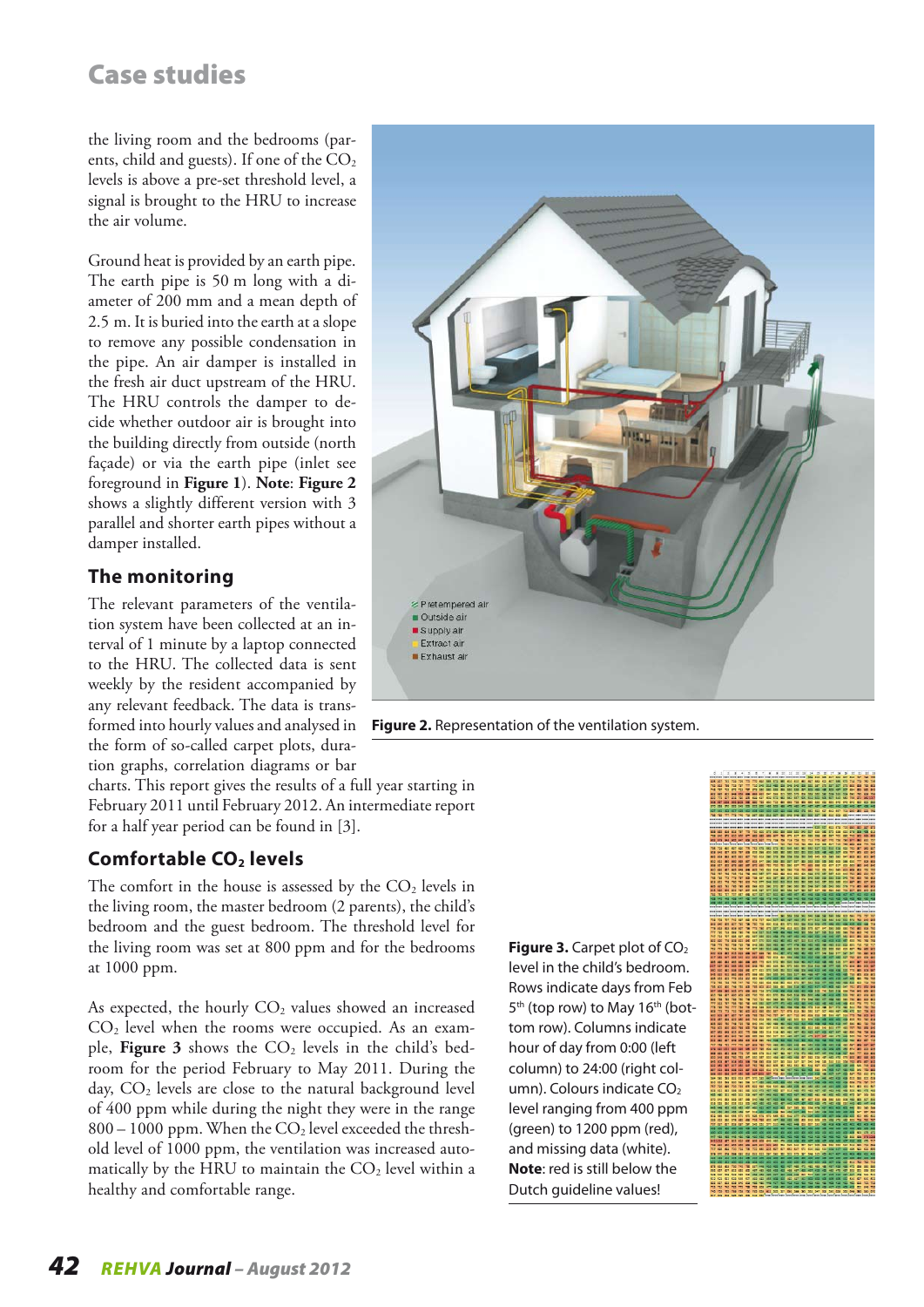From mid-April on, there is a generally lower CO<sub>2</sub> level in all of the rooms resulting from window ventilation used in this period of higher solar irradiation on the south façade.

Another observation is that the  $CO<sub>2</sub>$  level during the night was generally higher in the child's bedroom (occupied by one child) than in the master bedroom (occupied by two adults). The reason for this is that the child sleeps with the door closed and the parents sleep with the door open. An open

![](_page_2_Figure_3.jpeg)

![](_page_2_Figure_4.jpeg)

bedroom door results in an exchange of the air in the bedroom (with  $CO_2$  source) with the air in the hallway (without  $CO<sub>2</sub>$  source). This pattern was confirmed by CO2 levels above normal when the master bedroom door was closed occasionally.

The observation of lower  $CO<sub>2</sub>$  levels with the door open is confirmed by theoretical calculations. The natural exchange of air by temperature differences between bedroom and hallway can be calculated as  $370$  m<sup>3</sup>/h for a door of 1 m wide and 2 m high with a temperature difference of 1°C! This is roughly 6 times more than the amount of fresh air of 58 m<sup>3</sup>/h provided by the HRU on the maximal level. This means that an open door leads to 6 times faster dilution of  $CO<sub>2</sub>$  when compared to a closed door. Note that in case of an open door the  $CO<sub>2</sub>$  loaded air is replaced by air from the hallway with unknown air quality, while the HRU ensures the necessary amount of fresh air from outside.

A duration graph of  $CO<sub>2</sub>$  levels is given in **Figure 4.** The uncomfortable level of 1200 ppm is exceeded extremely rare (densely occupied bedroom with closed door). Again, one can see higher  $CO<sub>2</sub>$  levels in the child's room than the master bed room during the nights. The  $CO<sub>2</sub>$  level of 1200 ppm has never been exceeded in the living room and the child's bedroom. In the master bedroom and the guest bedroom, 1200 ppm

has been exceeded only 0.1% (8 hrs) and 0.2% (16 hrs) of the time, respectively.

## **Comfortable temperatures**

Throughout the year, the temperature of the earth at 2.5 m depth is much less varying than the outside air temperature. Therefore, the earth can be used for preheating incoming outdoor air in winter and precooling it in summer. In winter, the temperature of the earth is generally higher than the outside air temperature. **Figure 5** shows that the preheated air (at the exit of the earth pipe) is between 8 and 12°C for outside temperatures between -5 and 10°C. In summer, the temperature of the earth is generally lower than the outside air. **Figure 5** shows that the precooled air (at the exit of the earth pipe) is between 12 and 17°C for outside temperatures between 16 and 33°C. For mild outside temperatures between 10 and 16°C the ground heat exchange is switched off by controlling an air valve; outdoor air is taken into the house directly from the north façade (not via earth pipe).

The advantages of the ground heat exchange are the following. In winter, it ensures frost-free operation of the heat exchanger in the HRU, without the need for an electrical anti-freeze heating element. In summer, it decreases the temperature of the outdoor air to a level below the inside temperature, so that free cooling is used for the whole summer period, and not only dur-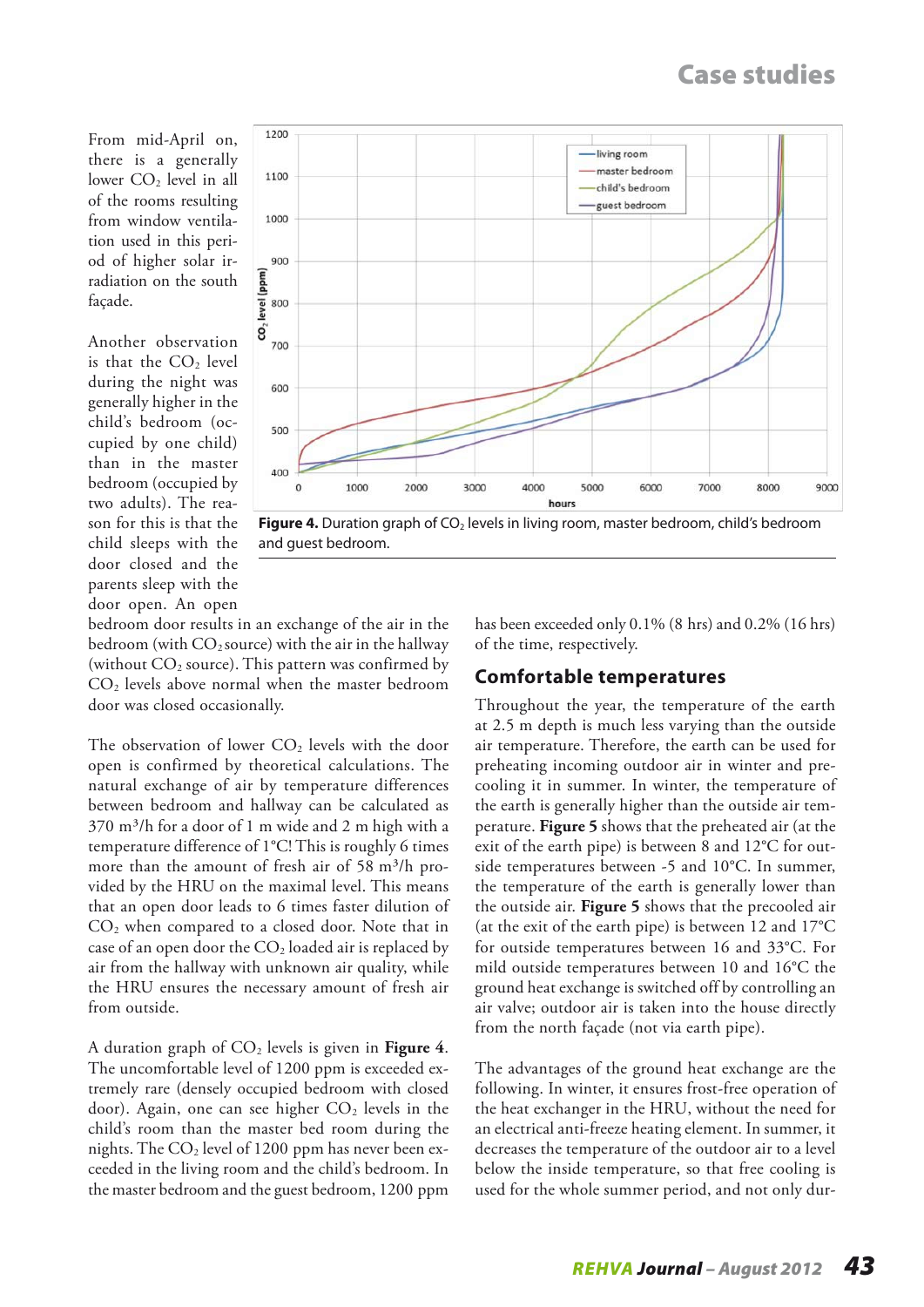ing cool nights. The extra fan power to draw the air through the earth pipe is negligible (approximately 3 W).

In winter, the (preheated) outdoor air is entering the HRU where it is efficiently heated by the return air in the heat exchanger. **Figure 6** shows that ventilation air is supplied to living room and bedrooms with a comfortable temperature of 18°C in winter even at very low outside temperatures<sup>1</sup>. Without heat recovery, ventilation air would enter the rooms with a temperature equal to outside which would result in uncomfortable draughts.

For outdoor temperatures above 13°C, the heat recovery is switched off when cooling is both requested and available. This occurs when both of the following conditions are true:

- Actual indoor temperature is above the setting of the comfort temperature (here:  $21^{\circ}$ C)
- • Actual pretempered air temperature is lower than actual indoor temperature

The heat recovery is switched off by bypassing the heat exchanger in the HRU. Outdoor air is transported directly (without heat recovery) to the rooms. This results in free cooling of the house as the supply temperature is always below the actual indoor temperature. The monitoring shows that the supply temperature is always below 20°C. As the ventilation air flow rate is not large  $(160 \text{ m}^3/\text{h})$ , the free cooling cannot be compared with air conditioning equipment, but it raises the comfort and reduces the cooling load of the building.

## **Energy efficient ventilation**

The benefits of heat recovery ventilation with ground heat exchange are expressed in terms of avoided heating and free cooling.

With heat recovery switched on, the avoided heating load (or recovered heat) reflects the fact that, thanks to the HRU, the central heating system does not have to heat cold outdoor air to the desired indoor temperature (see red arrow in **Figure 6**). The exact amount can be calculated using the actual ventilation flow rate and the actual difference between supply air temperature and outdoor air temperature.

![](_page_3_Figure_11.jpeg)

**Figure 5.** Hourly values of outdoor air entering the house. Ground heat exchange ensures frost protection of the HRU in winter and free cooling for the house in summer.

![](_page_3_Figure_13.jpeg)

**Figure 6.** Hourly values of supply air temperature entering the rooms with and without heat recovery (HR on, and HR off). Red arrow indicates avoided heating and blue arrow indicates free cooling compared to indoor temperature.

 some hours with supply temperature below 18°C are situations with the central heating switched off during absence.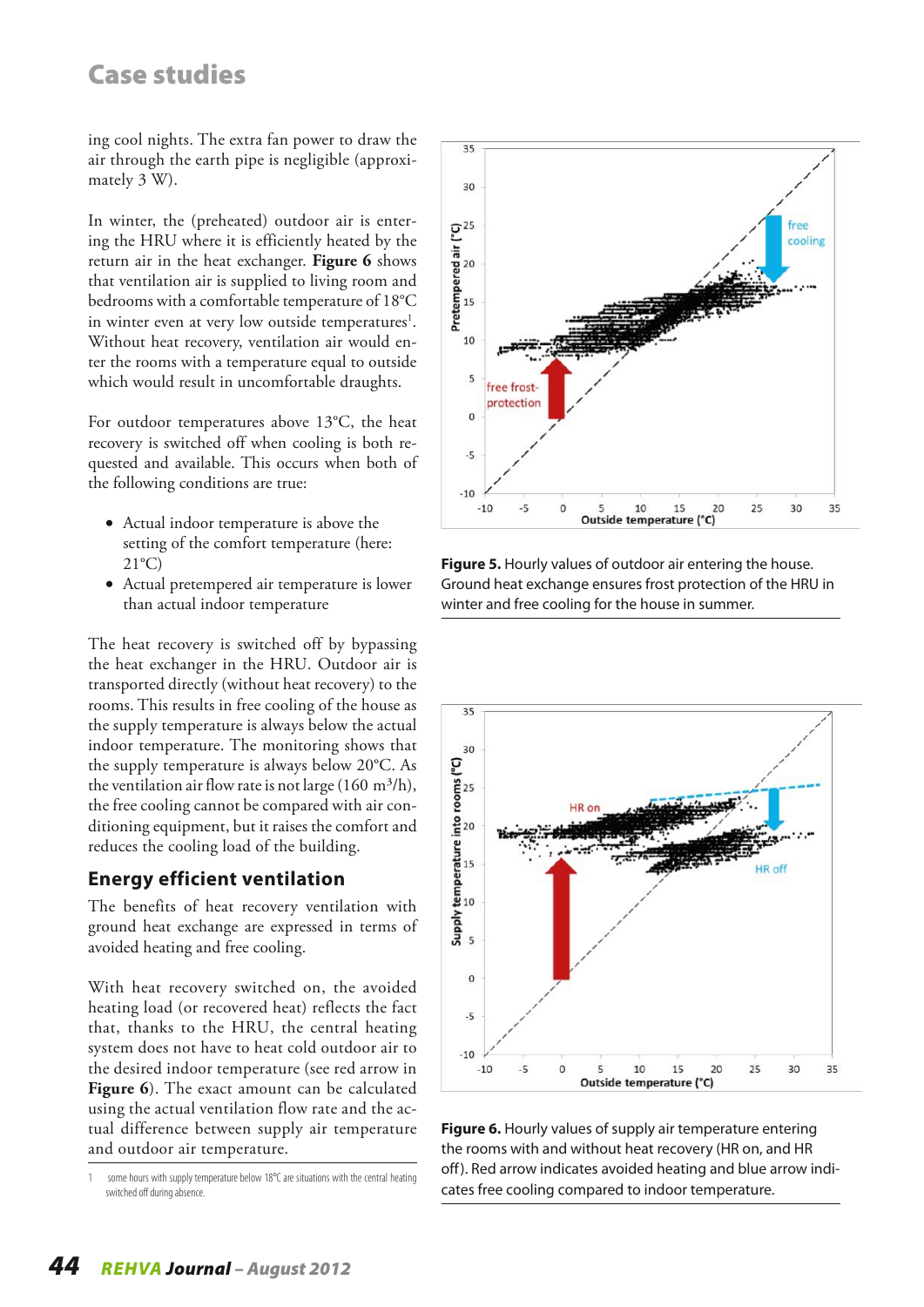![](_page_4_Figure_1.jpeg)

**Figure 7.** Cumulative avoided heating load (red), cumulative free cooling load (blue) and cumulative fan electricity consumption (grey) from week number 4 in 2011 to week number 4 in 2012.

With heat recovery switched off, the free cooling reflects the fact that the indoor air is cooled by the incoming (lower) supply air temperature (see blue arrow in **Figure 6**). The exact amount can be calculated using the actual ventilation flow rate and the actual difference between indoor air temperature and supply air temperature.

**Figure 7** shows cumulative avoided heating load and free cooling per week during the monitoring period. The energy benefits have been obtained at the expense of the electrical consumption of the fans in the HRU, which consume only 33 W at  $160 \text{ m}^3/\text{h}$ thanks to the low resistance of the flexible air distribution system.

**Table 1** shows a summary of values for the reported period February 2011 until February 2012. The seasonal performance factor SPF for avoided heating (or free cooling) is given by the ratio between avoided heating load (or free cooling load) and the electricity consumption of the fans during hours when the bypass was closed (or open). The observed SPF for avoided heating corresponds reasonably well with an SPF of 22 for the expected gain of a heat recovery system using comparable climate data of Milan, Italy from [4].

**Table 1.** Annual energy benefit of heat recovery ventilation and seasonal performance factors.

|                      | <b>Full year</b> | <b>Electrical</b><br>consumption<br>of fans during<br>season | <b>Seasonal</b><br><b>Performance</b><br><b>Factor SPF</b> |
|----------------------|------------------|--------------------------------------------------------------|------------------------------------------------------------|
| Avoided heating load | 3465 kWh         | 199 kWh                                                      | 17                                                         |
| Free cooling load    | 1052 kWh         | 137 kWh                                                      | 8                                                          |

#### **Thermal efficiency of heat recovery in practice**

The thermal efficiency is defined as the ratio between outdoor air temperature increase and maximal temperature increase  $(T_{\text{supply air}}-T_{\text{fresh air}})/(T_{\text{return air}}-T_{\text{fresh air}})$ . When ground heat exchange is used, the outdoor air temperature in this formula is the preheated or precooled outdoor air temperature.

The thermal efficiency of an HRU is dependent on a lot of variables, among which ventilation flow rate and mass balance between supply air and extract air are dominant. **Figure 8** shows practical efficiency as a function of fan percentage. The HRU is most frequently in position 1 (fan percentage 35%). Fan positions 2, 3 and absent can also be discerned. Intermediate fan